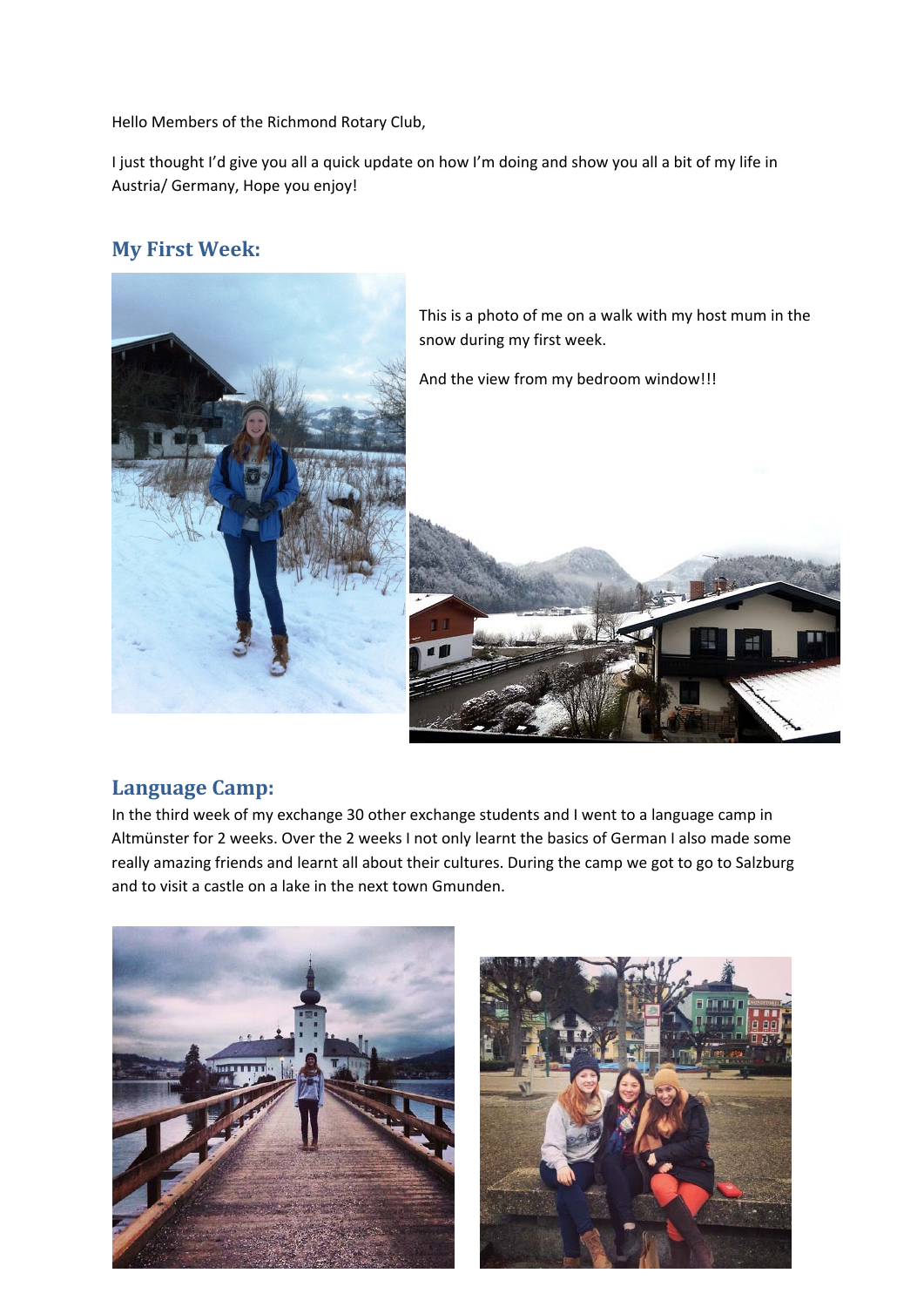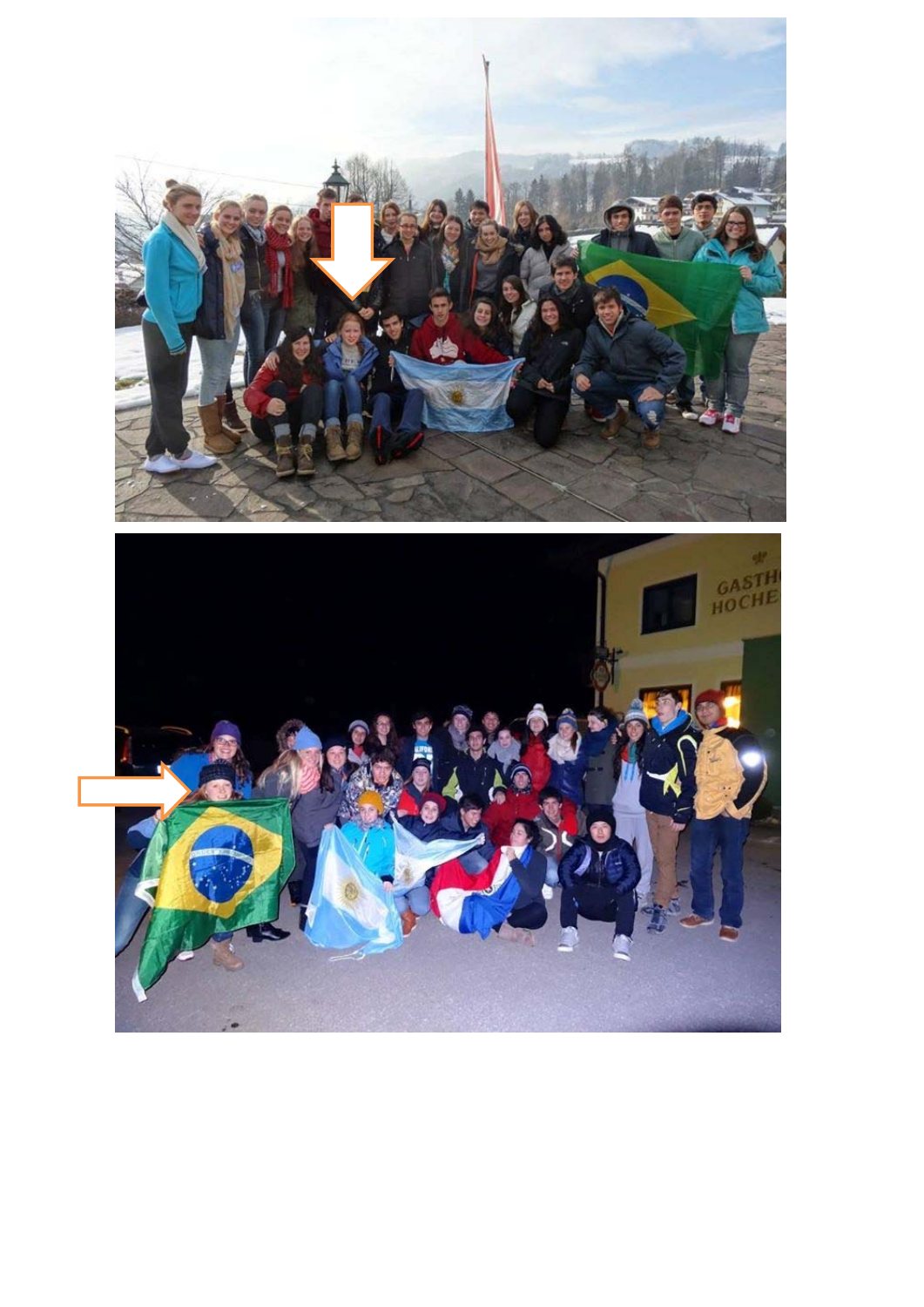

## **Ski Camp:**

During my 8<sup>th</sup> week of exchange I went to a ski camp very generously funded by my host club the Rotary Club of Kufstein in Shladming Austria. Throughout the course of the week that I stayed there I learned to ski and sled and it was probably one of the best and most exhausting weeks of my life.